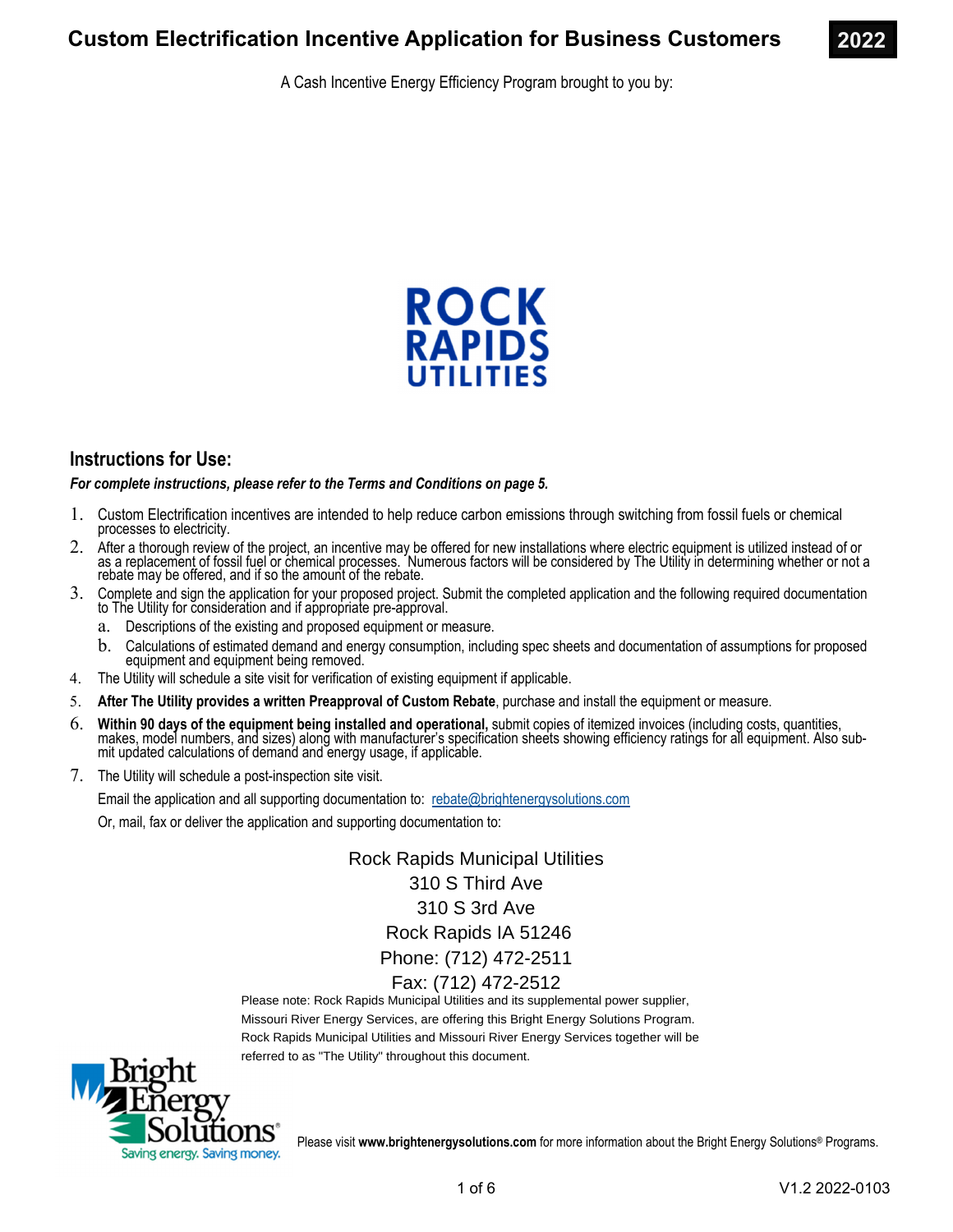# **Custom Electrification Incentive Application for Business Customers**



### HAS THIS PROJECT BEEN PREAPPROVED?  $\square$  YES  $\square$  NO

| <b>Customer Information (Please Print)</b>                                                                                                                 |                                                                         |                                    |  |                      |                                       |       |                |
|------------------------------------------------------------------------------------------------------------------------------------------------------------|-------------------------------------------------------------------------|------------------------------------|--|----------------------|---------------------------------------|-------|----------------|
| Company Name                                                                                                                                               |                                                                         |                                    |  | Contact Name         |                                       |       | Date Submitted |
| <b>Installation Address</b>                                                                                                                                | City                                                                    |                                    |  |                      |                                       | State | Zip Code       |
| Mailing Address                                                                                                                                            | City                                                                    |                                    |  |                      |                                       | State | Zip Code       |
| Phone                                                                                                                                                      |                                                                         | Installation (Completion) Date     |  |                      |                                       |       |                |
| Email Address*                                                                                                                                             |                                                                         |                                    |  |                      |                                       |       |                |
| *(By providing your email address, you are granting The Utility permission to send emails regarding this project and/or updates on our incentive programs) |                                                                         |                                    |  |                      |                                       |       |                |
| Municipal Utility Account Number Rock Rapids Municipal Utilities                                                                                           |                                                                         |                                    |  |                      |                                       |       |                |
| Building Use-Please Check One                                                                                                                              |                                                                         |                                    |  |                      |                                       |       |                |
| $\Box$ Office<br>$\Box$ Retail                                                                                                                             | □Convenience Store<br>$\Box$ Warehouse<br>□Restaurant<br>$\Box$ Lodging |                                    |  | $\Box$ Manufacturing |                                       |       |                |
| School: <b>QElementary QSecondary/High School QCollege</b><br>Healthcare: □Clinic □Hospital                                                                |                                                                         |                                    |  |                      |                                       |       |                |
|                                                                                                                                                            |                                                                         | <b>Facility Hours of Operation</b> |  |                      |                                       |       |                |
| Days per Week<br>Hours per day                                                                                                                             |                                                                         | Weeks per Year                     |  |                      | Hours per Year (hours x days x weeks) |       |                |
|                                                                                                                                                            |                                                                         |                                    |  |                      |                                       |       |                |
|                                                                                                                                                            |                                                                         |                                    |  |                      |                                       |       |                |

| Vendor/Contractor Information |                                                                                                                                                            |              |          |
|-------------------------------|------------------------------------------------------------------------------------------------------------------------------------------------------------|--------------|----------|
| Company Name                  | <b>Contact Name</b>                                                                                                                                        | Phone        |          |
| Address                       | City                                                                                                                                                       | <b>State</b> | Zip Code |
| Email Address*                |                                                                                                                                                            |              |          |
|                               | *(By providing your email address, you are granting The Utility permission to send emails regarding this project and/or updates on our incentive programs) |              |          |
|                               |                                                                                                                                                            |              |          |
| <b>Payment Information</b>    |                                                                                                                                                            |              |          |

| Please process payment to: $\Box$ Customer (listed above) $\Box$ Vendor or Contractor (listed above) $\Box$ Alternative Recipient |              |              |          |  |  |
|-----------------------------------------------------------------------------------------------------------------------------------|--------------|--------------|----------|--|--|
| If payment is to be made to an Alternative Recipient, please complete the remainder of this section:                              |              |              |          |  |  |
| Company Name                                                                                                                      | Contact Name | <b>Phone</b> |          |  |  |
| <b>Address</b>                                                                                                                    | City         | State        | Zip Code |  |  |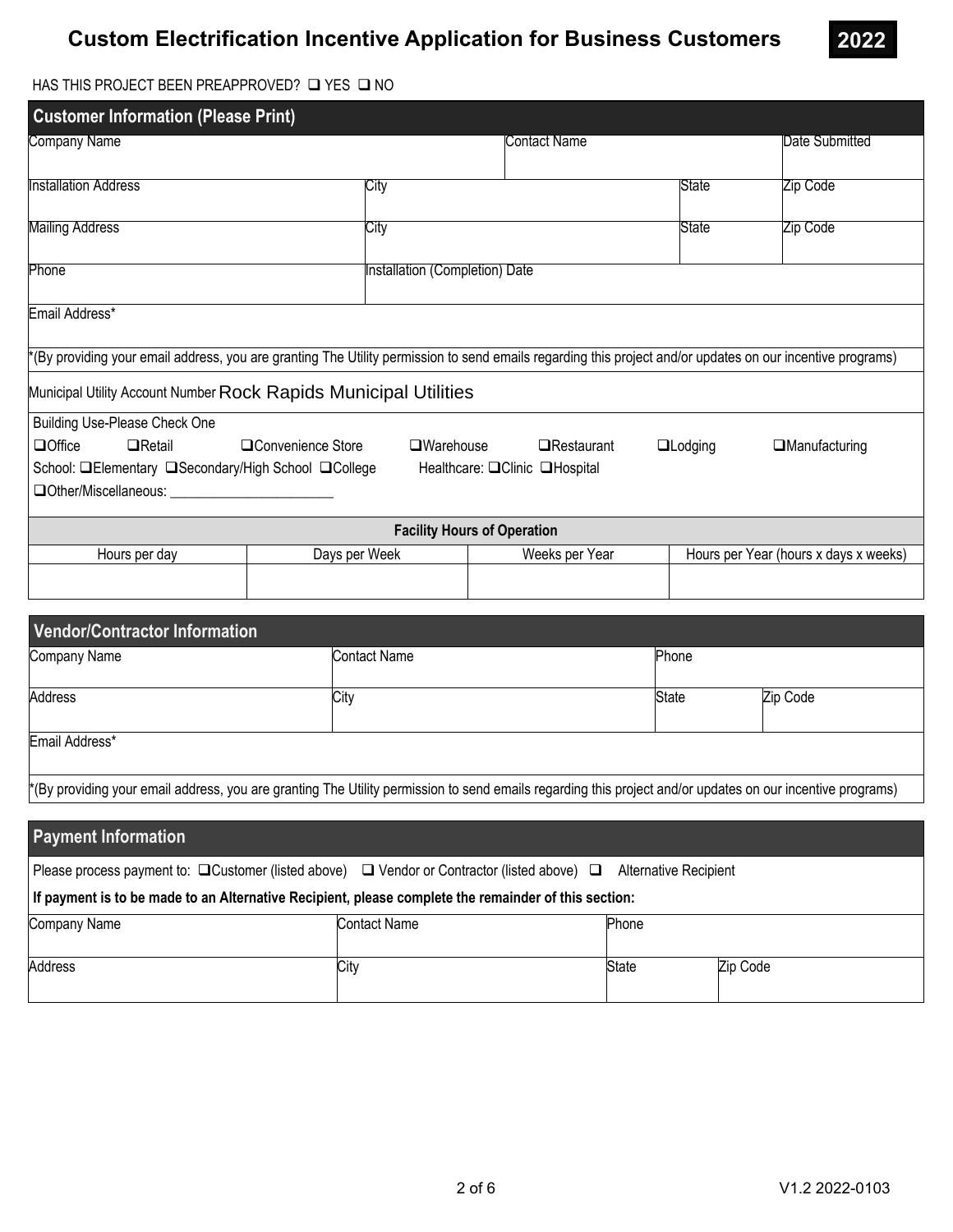# **Custom Electrification Incentive Application for Business Customers**



### **Project Information**

**IMPORTANT: If not included below, detailed calculations and assumptions must be attached with this application, and must be sufficient to verify the demand and energy use claimed. Attach additional supporting documents and specifications as necessary.**

Please describe, in detail, the **EXISTING or BASELINE fossil fuel** equipment (quantity, make, model, type, efficiency rating, wattage, etc.) or chemical process:

Please describe, in detail, the **PROPOSED** equipment (quantity, make, model, type, efficiency rating, wattage, etc.):

The proposed equipment is (check one):  $\Box$ New Equipment  $\Box$  Retrofit /Replacement Equipment  $\Box$  Replace Failed Equipment

(Retrofit Equipment is a replacement of *working* equipment. Replace Failed Equipment is replacing equipment that is no longer functioning.)

**Electrification Incentive Calculation (To be completed by The Utility.)** 

*If offered, the custom incentive will be determined by The Utility based on the consideration of a variety of factors. All custom incentives are limited to not exceed 75% of total project cost, or 100% of material cost if self-installed.*

Utility Approved Incentive (\$/kWH) for This Project (A)

Annual kWh Increase (B)

Total Incentive  $(A \times B)$ 

Coincident Peak kW Increase =  $\blacksquare$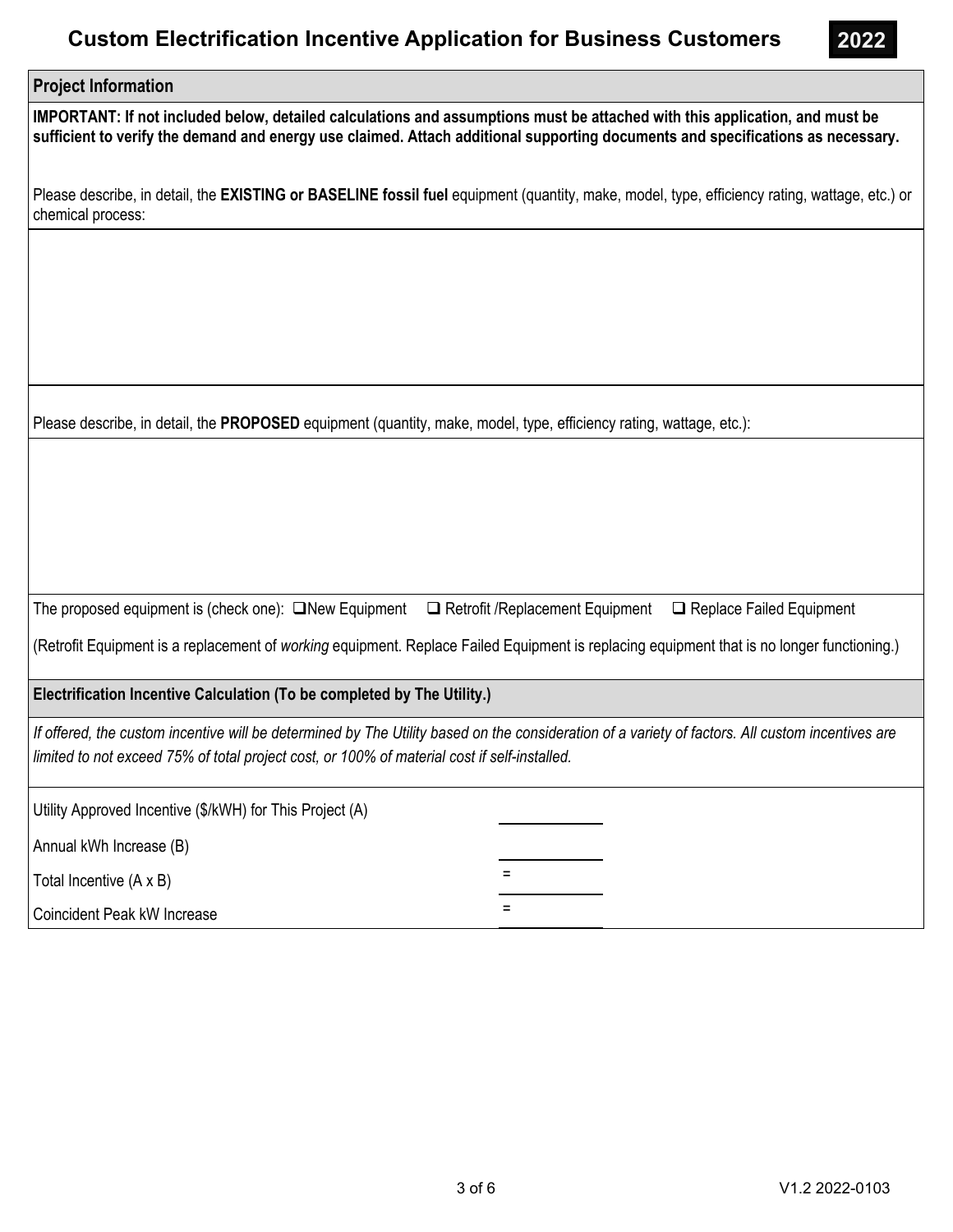# **Certifications and Signature**

I hereby certify that: 1. The information contained in this application is accurate and complete; 2. All installation is complete and the unit(s) is operational prior<br>to submitting application; 3. All rules of this incenti

The customer agrees to verification of equipment installation which may include a site inspection by a program or utility representative. The customer understands that it is not allowed to receive more than one incentive from this program on any piece of equipment. The customer agrees to indemnify, defend,<br>hold harmless and release The Utility from any claims, damages, liabil

Please sign and complete all information below.

| <b>Customer Signature</b> | Date                  |
|---------------------------|-----------------------|
| <b>Print Name</b>         | Title (if applicable) |

| <b>Member Utility Use Only</b>    |                      |                      | Date Received: |  |  |
|-----------------------------------|----------------------|----------------------|----------------|--|--|
| Pre-Inspected?                    | $\Box$ Yes $\Box$ No | Date Pre-Inspected:  | Initials:      |  |  |
| Post-Inspected?                   | $\Box$ Yes $\Box$ No | Date Post-Inspected: | Initials:      |  |  |
| Incentive Approved?               | $\Box$ Yes $\Box$ No | Amount \$            | Date Approved: |  |  |
| Utility or Program Representative |                      |                      |                |  |  |

## **Commercial BES Application Checklist**

Before submitting this application please complete and include all items listed below:

- Complete Application
	- Customer Information Section
	- Vendor/Contractor Information Section
	- **□Rebate sections Completed**
	- Customer Signature (above)
- Attach a Copy of the Equipment Invoice
	- **□ Equipment Quantities**

Model numbers of equipment installed

 $\checkmark$  Specification Sheets, AHRI Certificates or Energy Star Documents

### **ELIGIBILITY:**

- These incentives are offered by Missouri River Energy Services and its participating members. For questions regarding eligibility, call your local utility listed on the cover page of this application.
- Commercial, industrial, and governmental customers who purchase electricity from The Utility are eligible to participate in the Bright Energy Solutions® Custom Incentive Program. Eligible equipment must be connected to an electric service billed under a commercial or industrial rate class by The Utility. Excludes equipment for residential spaces such as apartments.
- Customers that self-generate more than 5% of their annual energy needs are not eligible for BES rebates. The Bright Energy Choices green energy program can help customers achieve net-zero carbon or 100% renewable power supply without self-generation. Contact your utility for more information.
- This program is applicable only to equipment that meets the detailed equipment specifications and requirements described in this application. The Utility will determine, in its discretion, whether such specifications and requirements are satisfied.
- Customers may not receive more than one incentive for each piece of equipment installed under this program or any combination of Bright Energy Solutions program.